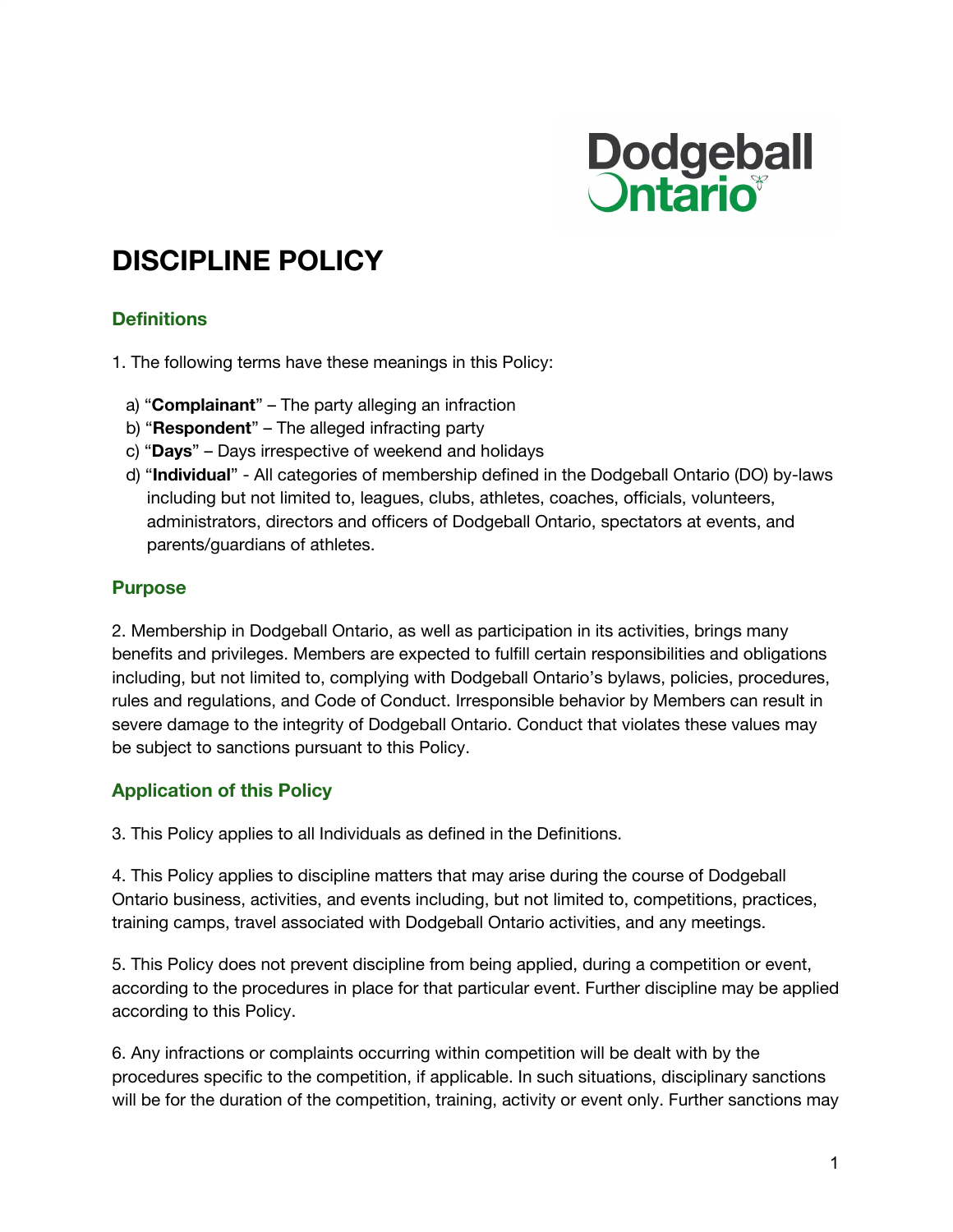be applied but only after review of the matter in accordance with the procedures set out in this Policy.

7. Discipline matters and complaints arising within the business, activities, or events organized by entities other than Dodgeball Ontario will be dealt with pursuant to the policies of these other entities unless accepted by Dodgeball Ontario at its sole discretion.

# **Reporting a Complaint**

8. Any Member may report to the Dodgeball Ontario Board of Directors any complaint of an infraction by a Member. Such a complaint must be signed and in writing, and must be filed within fourteen (14) days of the alleged incident. Anonymous complaints may be accepted at the sole discretion of Dodgeball Ontario's President or designate, or the Case Manager.

9. A Complainant wishing to file a complaint beyond the fourteen (14) days must provide a written statement giving reasons for an exemption to this limitation. The decision to accept, or not accept, the notice of complaint outside the fourteen (14) day period will be at the sole discretion of Dodgeball Ontario. This decision may not be appealed.

10. At Dodgeball Ontario's discretion, Dodgeball Ontario may act as the complainant and initiate the complaint process under the terms of the Policy.

## **Mediation**

11. Upon consent of the Parties, the dispute may be referred to Dodgeball Ontario's Dispute Resolution Policy with the objective of resolving the dispute.

## **Case Manager**

12. Should the Dodgeball Ontario Dispute Resolution Policy, if applicable, not resolve the dispute, Dodgeball Ontario will assign a Case Manager within seven (7) days to oversee the management and administration of a complaint submitted in accordance with this Policy and such appointment is not appealable. The Case Manager has an overall responsibility to implement this Policy in a timely manner. More specifically, the Case Manager has a responsibility to:

- a) Determine whether the complaint is frivolous or vexatious or outside the jurisdiction of this Policy. If the Case Manager determines the complaint is frivolous or vexatious or outside the jurisdiction of this Policy, the complaint will be dismissed immediately. The Case Manager's decision to accept or dismiss the complaint may not be appealed
- b) Determine if the complaint is a minor or major infraction
- c) Appoint a Mediator and/or Panel, if necessary, in accordance with this Policy
- d) Determine the format of the hearing
- e) Coordinate all administrative aspects of the complaint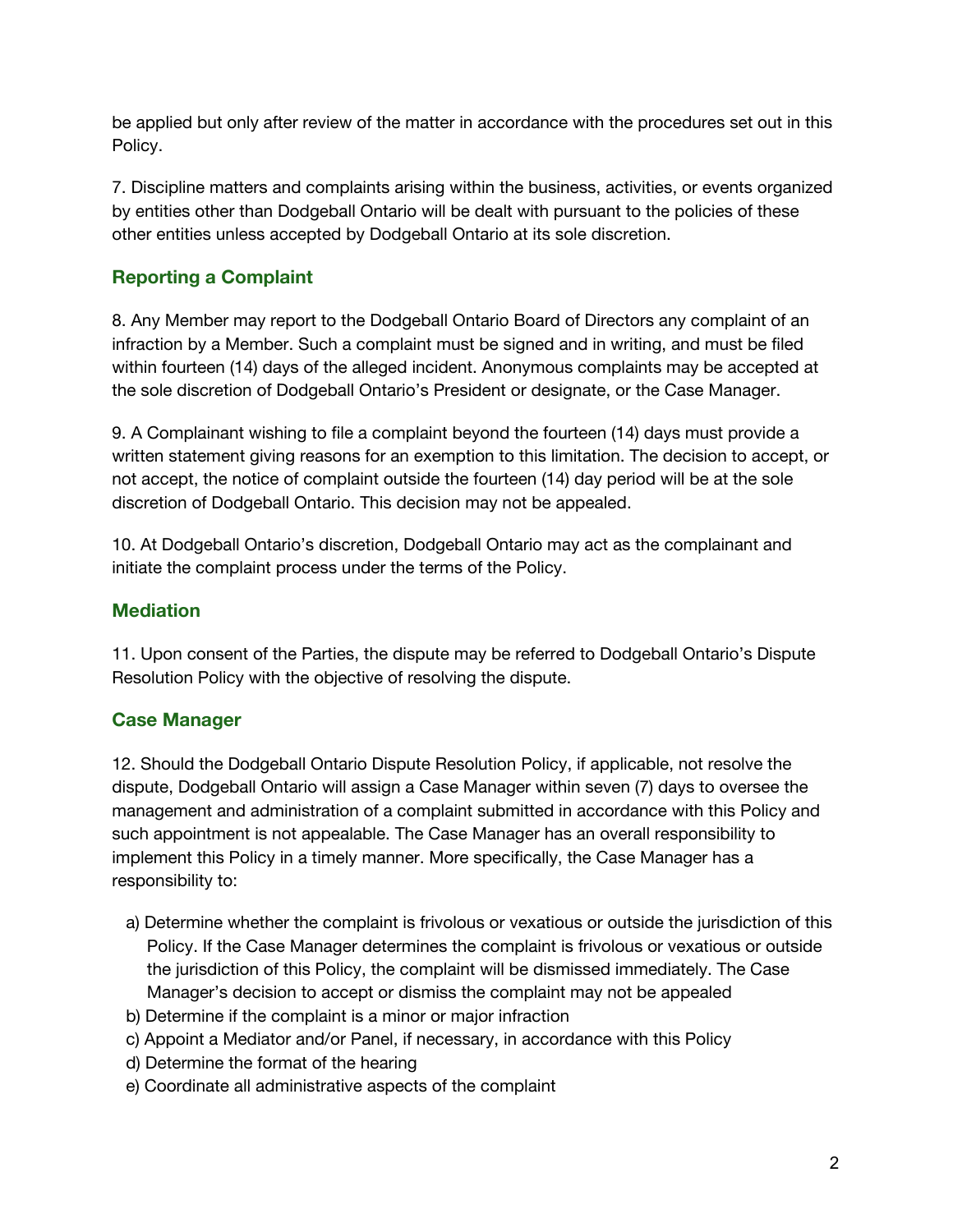- f) Provide administrative assistance and logistical support to the Panel as required
- g) Provide any other service or support that may be necessary to ensure a fair and timely proceeding

13. The Case Manager will inform the Parties if the incident is to be dealt with as a minor or major infraction and the matter will be dealt with according to the applicable sections of this Policy relating to minor or major infractions.

14. This Policy does not prevent an appropriate person having authority from taking immediate, informal, or corrective action in response to behaviour that constitutes either a minor or major infraction. Further sanctions may be applied in accordance with the procedures set out in this Policy.

## **Minor Infractions**

15. Minor infractions are single incidents of failing to achieve expected standards of conduct that generally do not result in harm to others, Dodgeball Ontario, or the sport of dodgeball.

16. All disciplinary situations involving minor infractions will be dealt with by the appropriate person who has authority over the situation and the individual involved. The person in authority can be, but is not restricted to being, staff, officials, coaches, organizers, or Dodgeball Ontario decision makers.

17. Provided that the Respondent being disciplined is told the nature of the infraction and has an opportunity to provide information concerning the incident, procedures for dealing with minor infractions will be informal (compared to the procedures for major infractions) and will be determined at the discretion of the person responsible for discipline of such infractions (as noted above in section 16).

18. Penalties for minor infractions, which may be applied singularly or in combination, include the following:

- a) Verbal or written warning
- b) Verbal or written apology
- c) Service or other voluntary contribution to Dodgeball Ontario
- d) Removal of certain privileges of membership for a designated period of time
- e) Suspension from the current competition, activity, or event
- f) Any other sanction considered appropriate for the offense

19. Minor infractions that result in discipline will be recorded and records will be maintained by Dodgeball Ontario. Repeat minor infractions may result in further such incidents being considered a major infraction.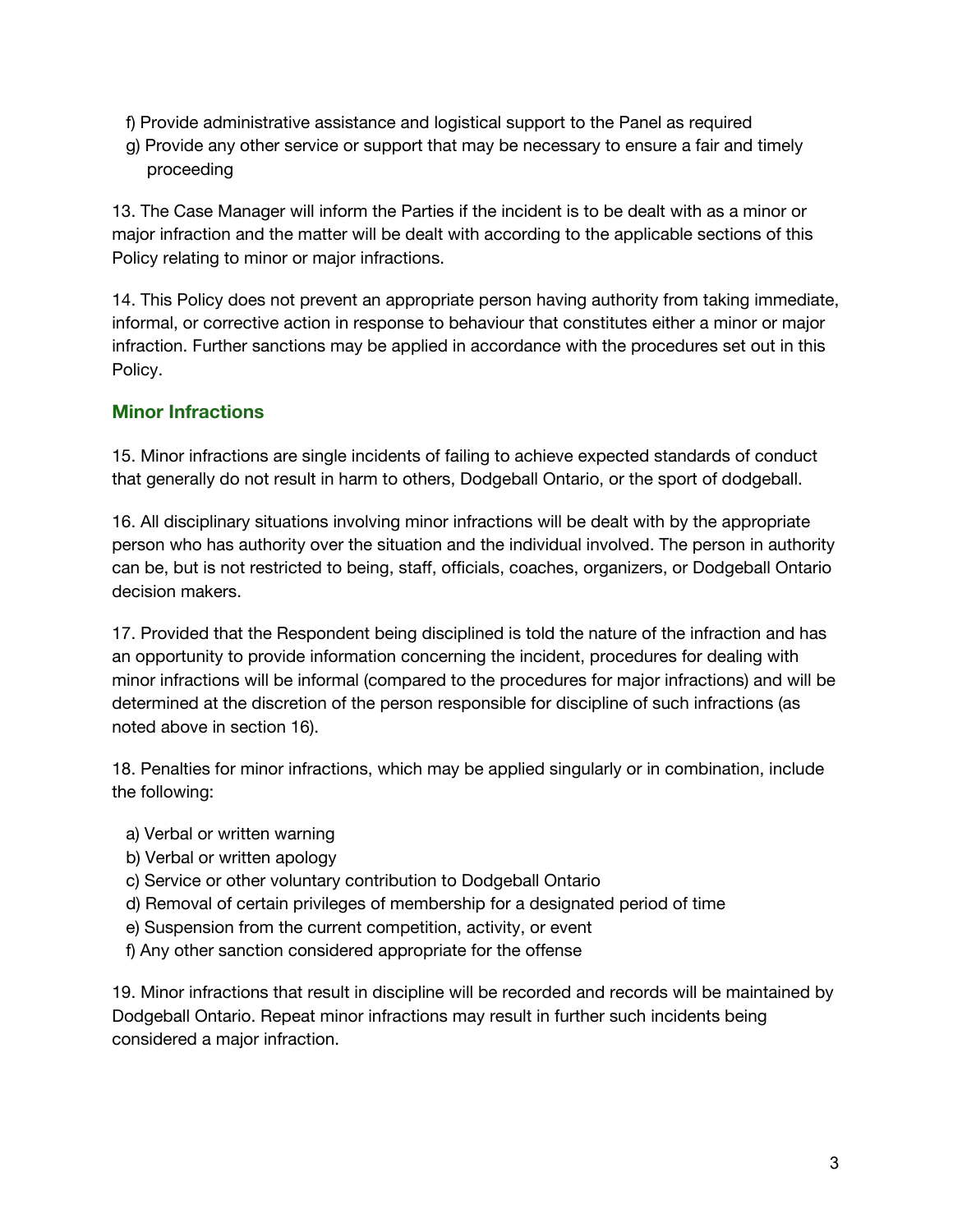## **Major Infractions**

20. Major infractions are instances of failing to achieve the expected standards of conduct that result, or have the potential to result, in harm to other persons, to Dodgeball Ontario, or to the sport of dodgeball.

21. Examples of major infractions include, but are not limited to:

- a) Repeated Minor Infractions
- b) Intentionally damaging DO property or improperly handling DO monies
- c) Incidents of physical abuse
- d) Pranks, jokes, or other activities (including hazing) that endanger the safety of others
- e) Disregard for the bylaws, policies, rules, regulations, and directives of DO
- f) Conduct that intentionally damages the image, credibility, or reputation of DO
- g) Behavior that constitutes harassment, sexual harassment, or sexual misconduct
- h) Abusive use of alcohol or cannabis, any use or possession of alcohol or cannabis by minors, or use or possession of illicit drugs and narcotics

22. Major infractions will be decided using the disciplinary procedures set out in this Policy, except where a dispute resolution procedure contained within a contract or other formal written agreement takes precedence.

23. Major infractions occurring within competition may be dealt with immediately, if necessary, by an appropriate person having authority. In such situations, disciplinary sanctions will be for the duration of the competition, training, activity, or event only. Further sanctions may be applied but only after review of the matter in accordance with the procedures set out in this Policy. This review does not replace the appeal provisions of this Policy.

#### **Procedure for Major Infraction Hearing**

24. If the Case Manager is satisfied that the complaint is a major infraction, the Case Manager will, with the consent of the parties, seek to resolve the complaint through the Dodgeball Ontario Dispute Resolution Policy.

25. If the complaint cannot be resolved through the Dodgeball Ontario Dispute Resolution Policy, then a hearing before a Panel will take place. The Case Manager will appoint the Panel, which will consist of a single Adjudicator, to hear the appeal. In extraordinary circumstances, and at the discretion of the Case Manager, a Panel of three persons may be appointed to hear and decide the complaint. In this event, the Case Manager will appoint one of the Panel's members to serve as the Chair.

26. If the Respondent acknowledges the facts of the incident, the Respondent may waive the hearing, in which case the Panel will determine the appropriate disciplinary sanction. The Panel may hold a hearing for the purpose of determining an appropriate sanction.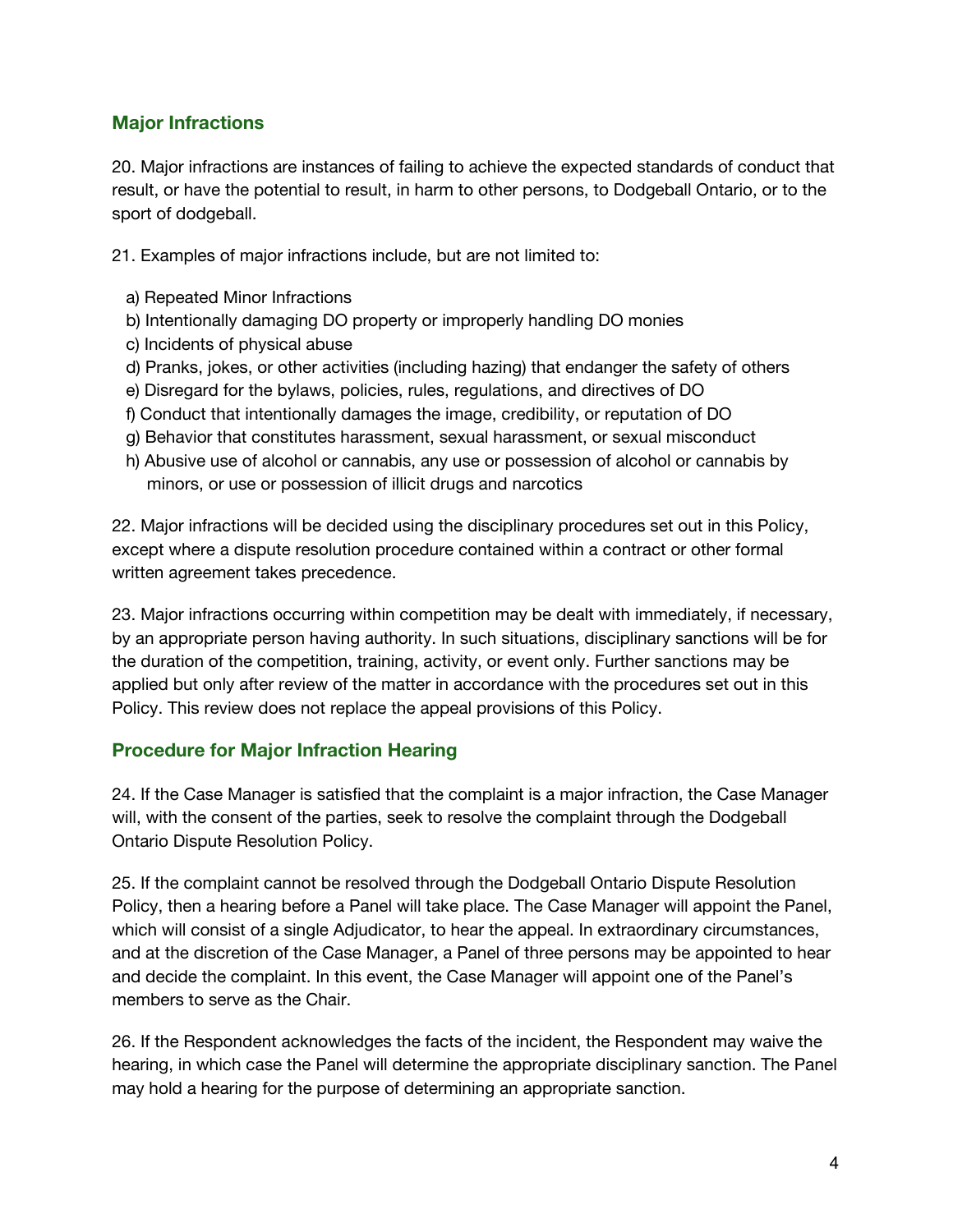27. If the Respondent chooses not to participate in the hearing, the hearing will proceed in any event.

28. The Case Manager will determine the format of the hearing, which may involve an oral in-person hearing, an oral hearing by telephone, a hearing based on written submissions, or a combination of these methods. The hearing will be governed by the procedures that the Case Manager and the Panel deem appropriate in the circumstances, provided that:

- a) The Parties will be given appropriate notice of the day, time and place of the hearing
- b) Copies of any written documents which the parties wish to have the Panel consider will be provided to all Parties in advance of the hearing
- c) The Parties may be accompanied by a representative, advisor, or legal counsel at their own expense
- d) The Panel may request that any other individual participate and give evidence at the hearing
- e) Decisions will be by a majority vote of Panel members

29. If a decision may affect another party to the extent that the other party would have recourse to a complaint or an appeal in their own right under this Policy, that party will become a party to the complaint in question and will be bound by the decision.

30. In fulfilling its duties, the Panel may obtain independent advice.

## **Decision**

31. After hearing the matter, the Panel will determine whether an infraction has occurred and, if so, the sanctions to be imposed. The Panel's written decision, with reasons, will be distributed to all parties, the Case Manager, and Dodgeball Ontario. The decision will be considered a matter of public record unless decided otherwise by the Panel.

# **Sanctions**

32. The Panel may apply the following disciplinary sanctions, singularly or in combination, for major infractions:

- a) Verbal or written reprimand
- b) Verbal or written apology
- c) Service or other voluntary contribution to Dodgeball Ontario
- d) Removal of certain privileges of membership
- e) Suspension from certain Dodgeball Ontario teams, events, and/or activities
- f) Suspension from all Dodgeball Ontario activities for a designated period of time
- g) Withholding of prize money
- h) Payment of the cost of repairs for property damage
- i) Expulsion from Dodgeball Ontario